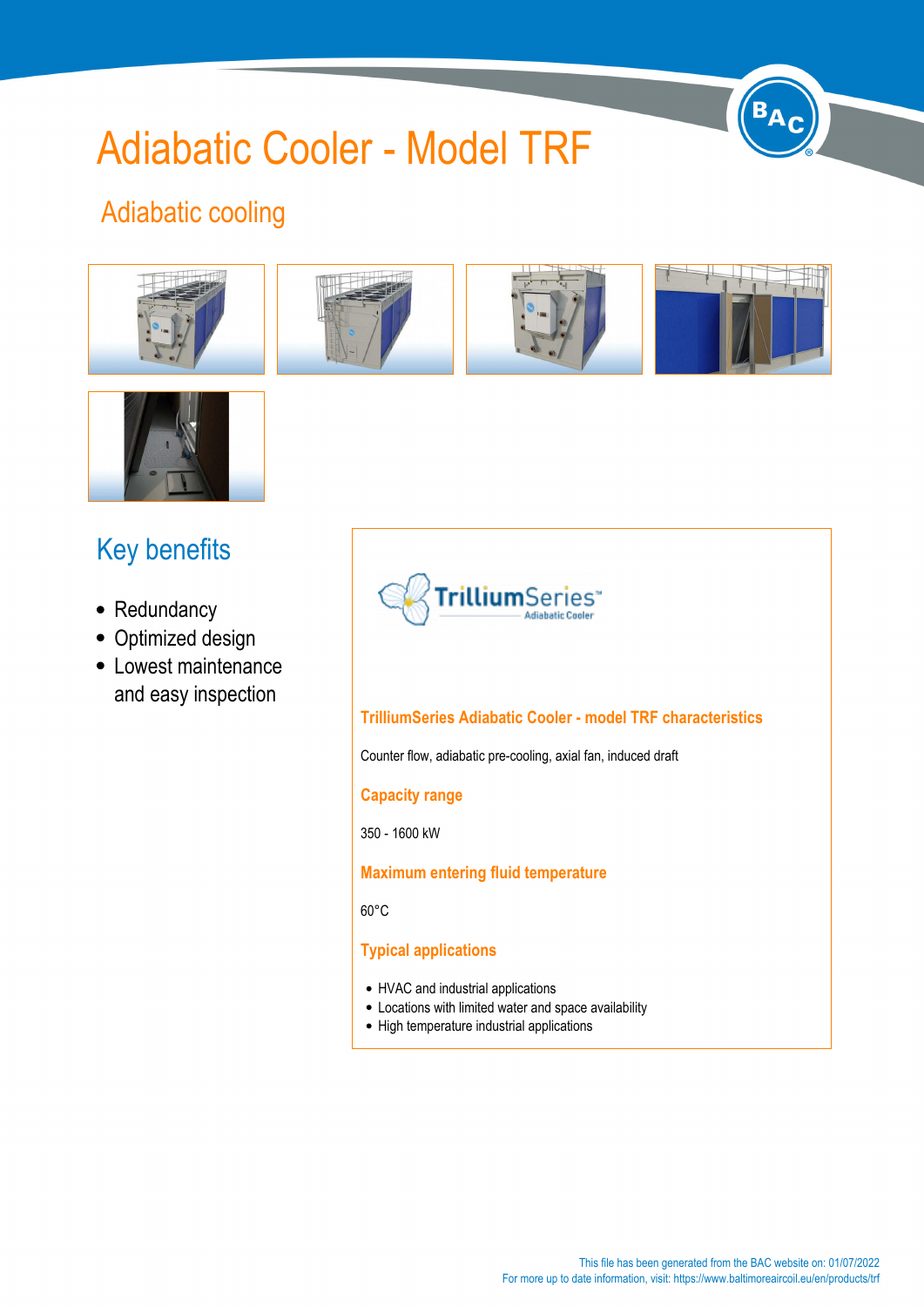## **Redundancy**

- **Large amount of fans** that provide an unmatched degree of **backup capacity** and guaranteed redundancy.
- Optional **internal partitioning panels** create individual air intake ducts for each fan, **eliminating thermal performance loss** due to air bypassing the coil through an idle fan.
- Pre-cooler pump recirculation system with **adiabatic backup guarantee** in case of pump failure.
- **Optimal controls** guarantee full performance even with loss of controller or communication.

## **Optimized design**

- Short gutter sections with diamond pattern holes and with pump distribution from the middle ensure an **optimal water distribution** .
- Separate panel with PLC interface.

#### **Lowest maintenance and easy inspection**

- **All critical components are located outside**, providing easy access at all times.
- Fan motors can be replaced in all safety for both the intervening technician as well as for the unit. **No risk of damage to critical components** such as heat exchangers and bottom panels.
- Pump **maintenance is possible during adiabatic operation** through large access doors in the precooler.
- **Easy cleaning** for the water distribution system from the fan deck.

## **Unrivalled reliability**

- All structural elements are protected with **[Baltibond hybrid coating](https://www.baltimoreaircoil.eu//en/node/6083)**, offering the same reliable life expectancy as stainless steel 304L.
- Special anti-abrasive protection on the pads ensures their **durability under harsh conditions**.
- Epoxy coating (optional) on the coils increases the **resistance against a humid environment**, high chlorides and other corrosive agents.

## **Superb hygiene**

- Without aerosol formation, TrilliumSeries Adiabatic Coolers- model TRF **minimize the Legionella risk.**
- No continuously wet parts: all parts that come into contact with water are **fully drainable**, no water is stored in the unit during dry operation.
- TrilliumSeries Adiabatic Coolers model TRF cool incoming air without transferring water to the dry coil, **preventing possible uncontrolled algae growth and corrosion**.

## **Plug and Play**